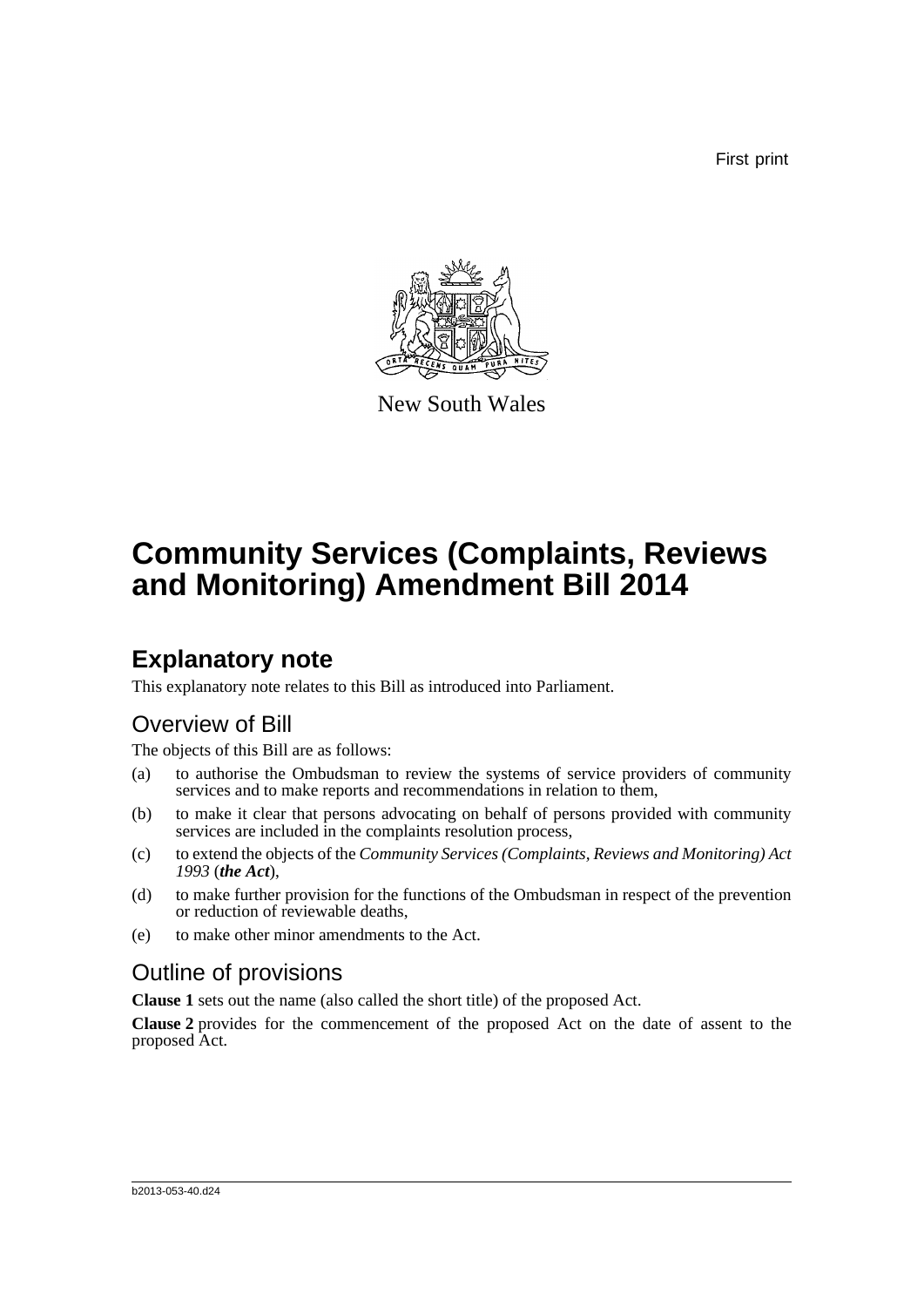#### **Schedule 1 Amendment of Community Services (Complaints, Reviews and Monitoring) Act 1993 No 2**

**Schedule 1 [1]** makes it clear that the object of the Act to encourage compliance with, and facilitate awareness of, community welfare legislation may be achieved by education.

**Schedule 1 [2], [5]–[8], [11], [13], [17], [19], [20], [23] and [24]** update references to Departments and Ministers to reflect changes to Government administrative arrangements and make consequential amendments. Some functions currently conferred on the relevant Department head are now conferred on the Chief Executive of Ageing, Disability and Home Care (as a consequence of the abolition of the Department of Ageing, Disability and Home Care).

**Schedule 1 [3]** corrects a reference to the *Children and Young Persons (Care and Protection) Act 1998* in the definition of *child in care*. **Schedule 1 [4]** repeals a redundant provision in the definition of *child in care*.

**Schedule 1 [9]** authorises the Ombudsman to report on and make recommendations to the Minister and others about any systemic issues relating to the provision of community services by service providers.

**Schedule 1 [10]** re-enacts a provision that empowers certain persons to make a community services complaint on behalf of others to make it clear that an advocate for a person to whom a community service is provided can make a complaint on the person's behalf.

**Schedule 1 [12]** enables the Child Death Review Team to include representatives not only from the Ministry of Health, but also from other bodies or organisations that are part of a broader group known as NSW Health (such as the Health Administration Corporation).

**Schedule 1 [14]** makes it clear that certain persons under a duty to provide records to the Child Death Review Team are also required to provide any document that assists to explain those records. **Schedule 1 [15] and [16]** are consequential amendments.

**Schedule 1 [18]** extends the Ombudsman's functions to include undertaking research or other projects in partnership with other persons or bodies for the purpose of formulating strategies to reduce or remove risk factors associated with reviewable deaths that are preventable.

**Schedule 1 [21]** imposes a duty on certain doctors and other health care professionals to provide the Ombudsman with access to records relating to reviewable deaths, in so far as they are relevant to the Ombudsman's functions, and copies of such records. The duty extends to records that the doctors and other health care professionals concerned may require other persons to produce.

**Schedule 1 [22]** authorises the Ombudsman to provide information obtained under Part 6 of the Act to persons in connection with research that is undertaken to prevent or reduce the likelihood of reviewable deaths in New South Wales. If the personal information is provided to a person who is not a public sector agency, the Ombudsman must ensure that the person agrees to deal with the information in accordance with the relevant information protection principles that would apply if the person were a public sector agency.

**Schedule 1 [25]** enables savings and transitional regulations to be made as a consequence of amendments to the Act. **Schedule 1 [26]** contains a specific transitional provision.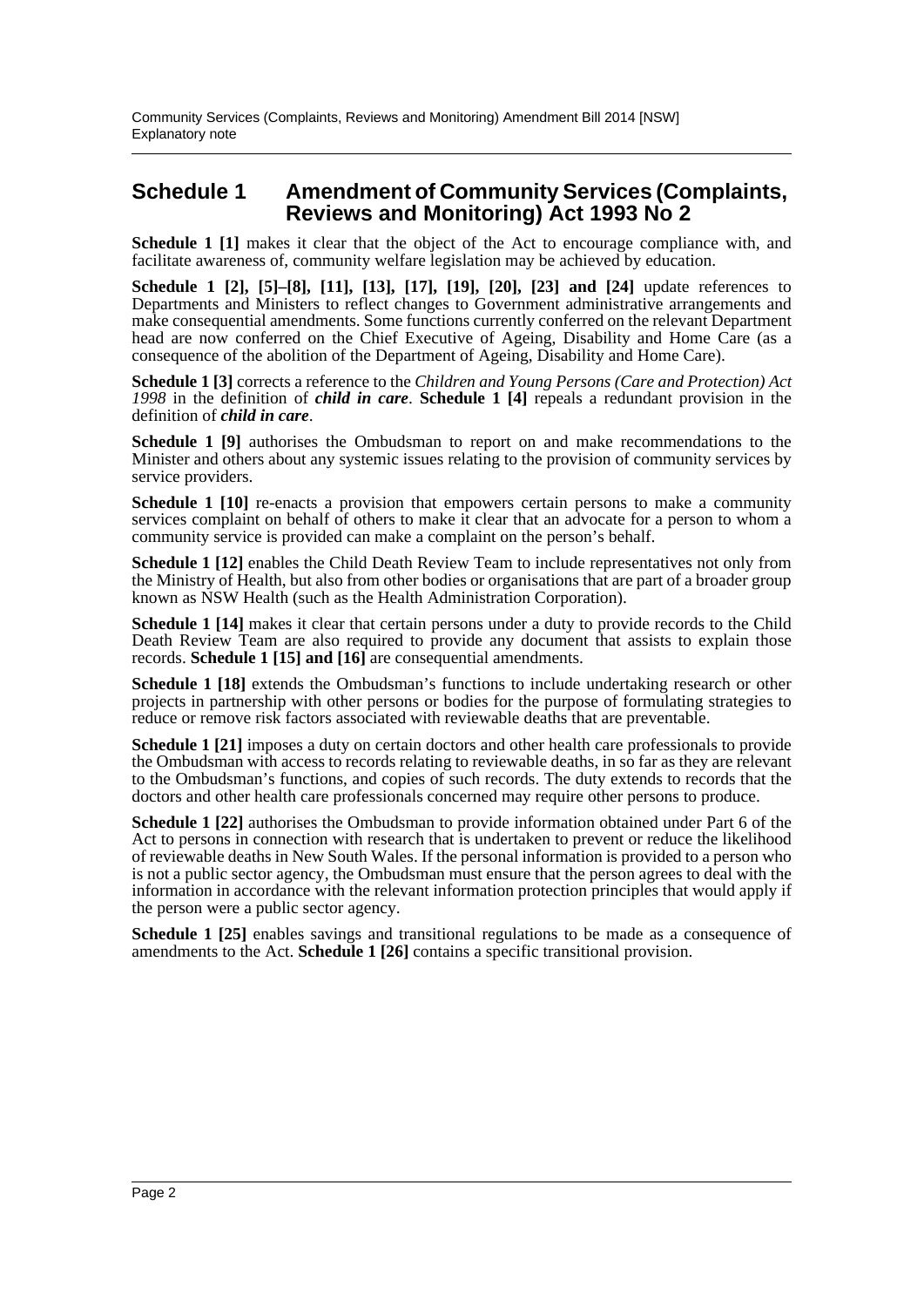First print



New South Wales

## **Community Services (Complaints, Reviews and Monitoring) Amendment Bill 2014**

## **Contents**

|            |                                                      | Page |
|------------|------------------------------------------------------|------|
|            | Name of Act                                          | 2    |
|            | Commencement                                         | 2    |
| Schedule 1 | Amendment of Community Services (Complaints, Reviews |      |
|            | and Monitoring) Act 1993 No 2                        |      |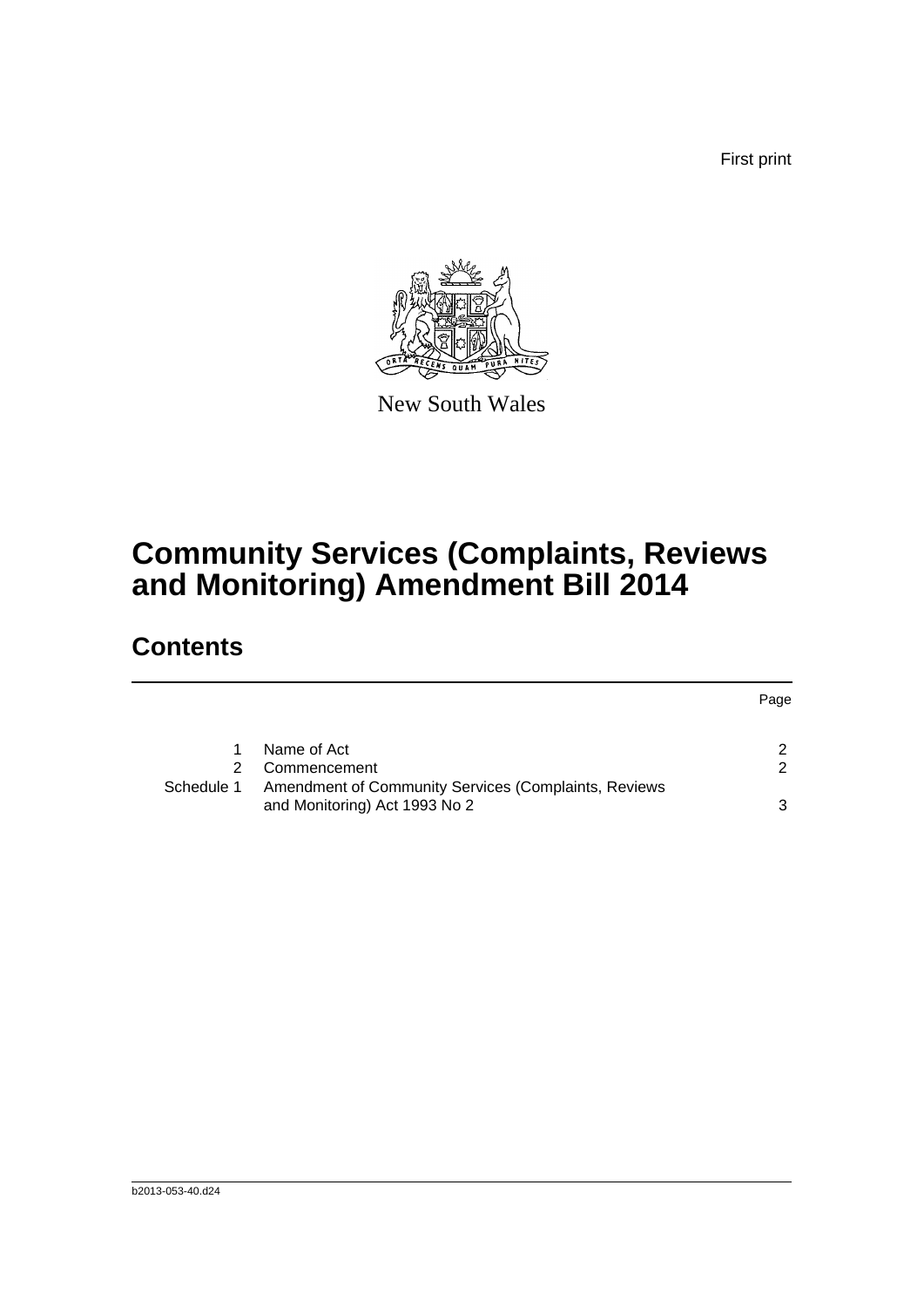

New South Wales

## **Community Services (Complaints, Reviews and Monitoring) Amendment Bill 2014**

No , 2014

#### **A Bill for**

An Act to amend the *Community Services (Complaints, Reviews and Monitoring) Act 1993* to make further provision for complaints, reviews and monitoring in relation to the provision of community services.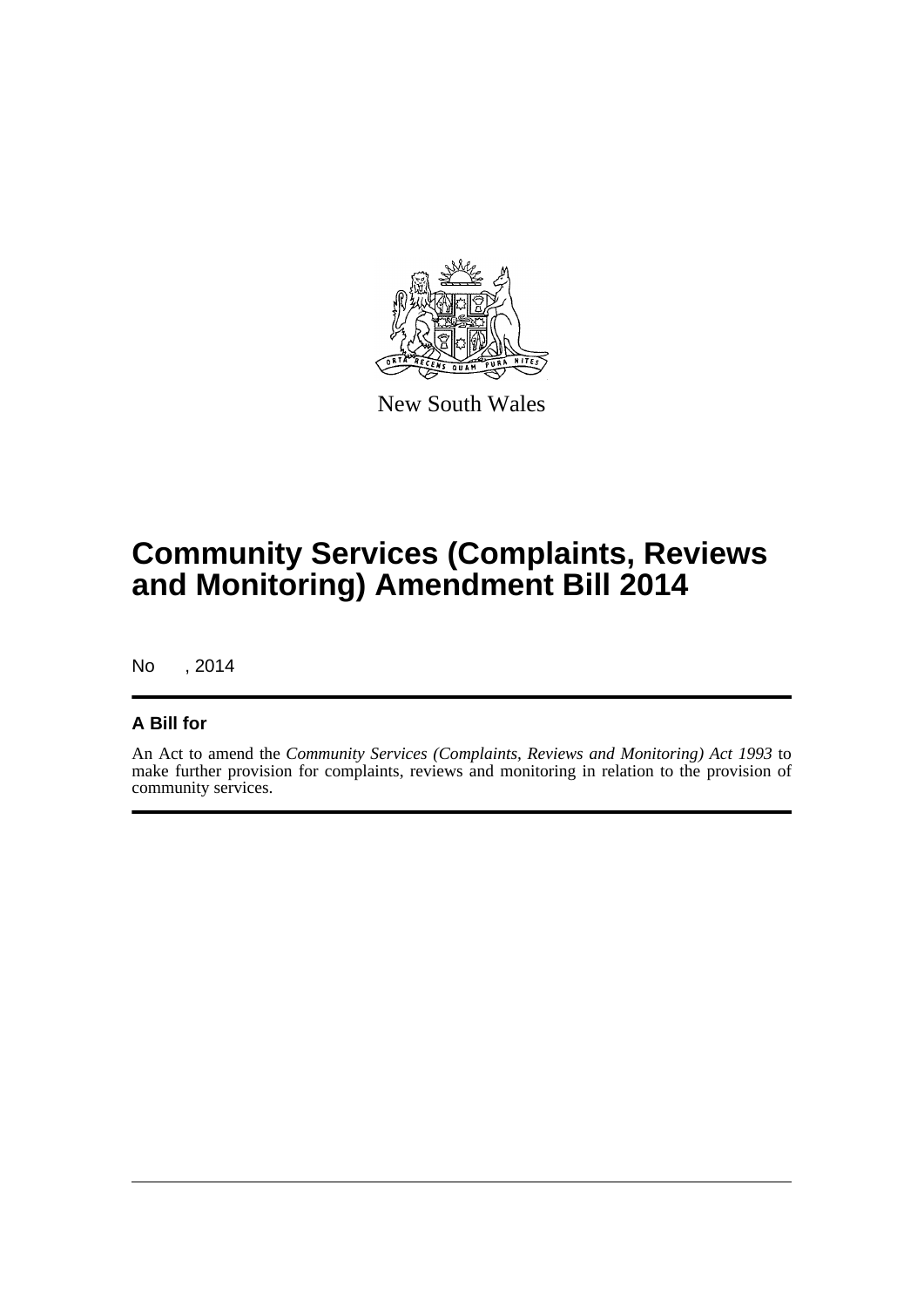Community Services (Complaints, Reviews and Monitoring) Amendment Bill 2014 [NSW]

<span id="page-4-1"></span><span id="page-4-0"></span>

| The Legislature of New South Wales enacts:                                                            |        |
|-------------------------------------------------------------------------------------------------------|--------|
| Name of Act                                                                                           | 2      |
| This Act is the <i>Community Services (Complaints, Reviews and Monitoring)</i><br>Amendment Act 2014. | 3<br>4 |
| Commencement                                                                                          | 5      |
| This Act commences on the date of assent to this Act.                                                 | 6      |
|                                                                                                       |        |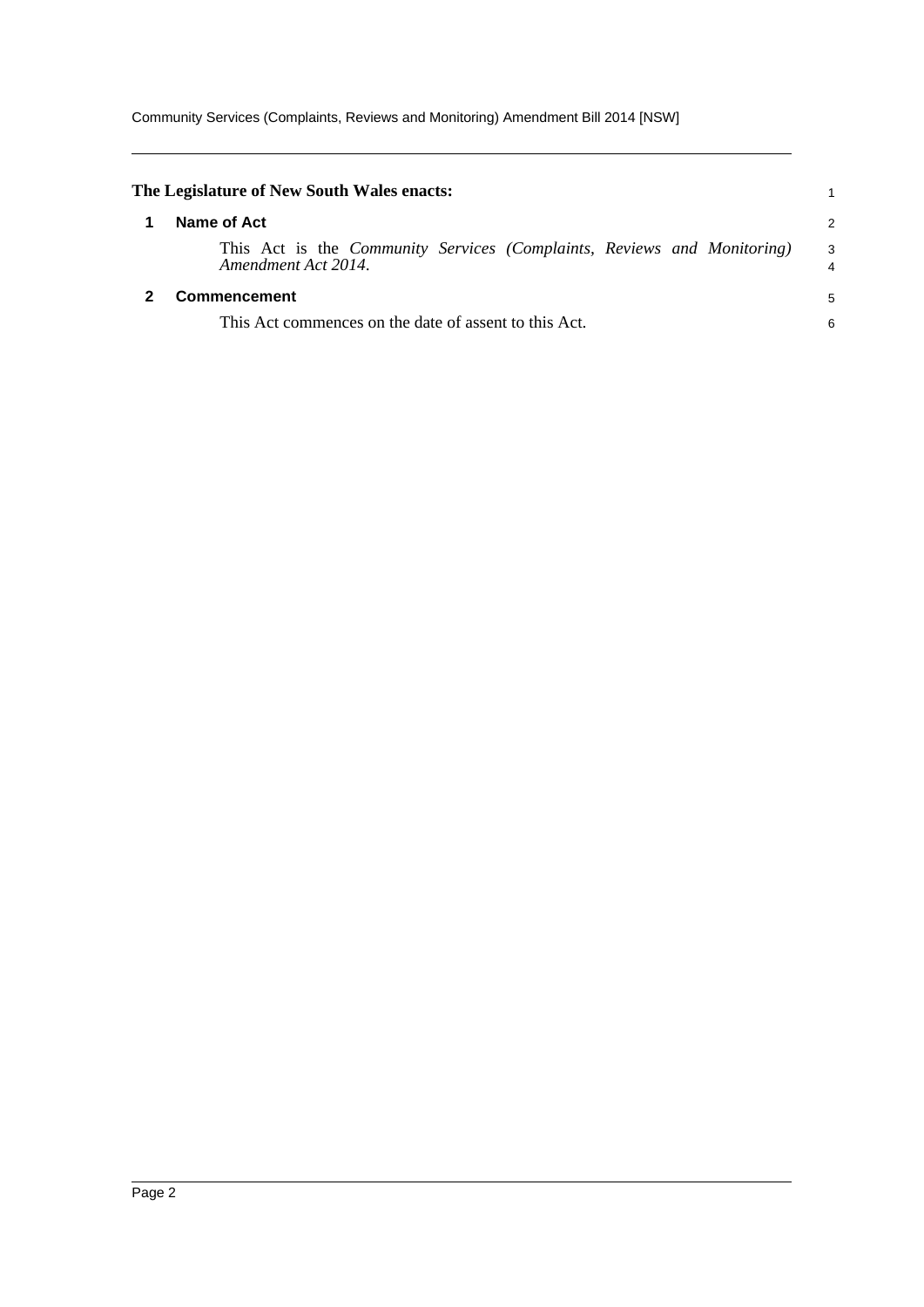Community Services (Complaints, Reviews and Monitoring) Amendment Bill 2014 [NSW] Schedule 1 Amendment of Community Services (Complaints, Reviews and Monitoring) Act 1993 No 2

<span id="page-5-0"></span>

|       | <b>Schedule 1</b>            | <b>Amendment of Community Services (Complaints,</b><br><b>Reviews and Monitoring) Act 1993 No 2</b>                                                                                                                                                                                                                                                                                              | 1<br>$\overline{a}$              |
|-------|------------------------------|--------------------------------------------------------------------------------------------------------------------------------------------------------------------------------------------------------------------------------------------------------------------------------------------------------------------------------------------------------------------------------------------------|----------------------------------|
| [1]   |                              | <b>Section 3 Objects and principles</b>                                                                                                                                                                                                                                                                                                                                                          | 3                                |
|       |                              | Insert ", including by education" after "legislation" in section $3(1)(f)$ .                                                                                                                                                                                                                                                                                                                     | 4                                |
| [2]   | <b>Section 4 Definitions</b> |                                                                                                                                                                                                                                                                                                                                                                                                  | 5                                |
|       |                              | Omit "Director-General of the Department of Community Services" from paragraph (b) of<br>the definition of <i>child in care</i> in section $4(1)$ .                                                                                                                                                                                                                                              | 6<br>7                           |
|       |                              | Insert instead "Secretary of the Department of Family and Community Services".                                                                                                                                                                                                                                                                                                                   | 8                                |
| $[3]$ |                              | Section 4 (1), definition of "child in care"                                                                                                                                                                                                                                                                                                                                                     | 9                                |
|       |                              | Omit "section 135" from paragraph (c). Insert instead "section 135A".                                                                                                                                                                                                                                                                                                                            | 10                               |
| [4]   |                              | Section 4 (1), definition of "child in care"                                                                                                                                                                                                                                                                                                                                                     | 11                               |
|       | Omit paragraph (e).          |                                                                                                                                                                                                                                                                                                                                                                                                  | 12                               |
| [5]   |                              | Section 4 (1), definition of "relevant Minister"                                                                                                                                                                                                                                                                                                                                                 | 13                               |
|       |                              | Omit "Minister for Community Services" from paragraph (d).                                                                                                                                                                                                                                                                                                                                       | 14                               |
|       |                              | Insert instead "Minister for Family and Community Services".                                                                                                                                                                                                                                                                                                                                     | 15                               |
| [6]   |                              | Section 4 (1), definition of "service provider"                                                                                                                                                                                                                                                                                                                                                  | 16                               |
|       |                              | Omit the definition. Insert instead:                                                                                                                                                                                                                                                                                                                                                             | 17                               |
|       |                              | <i>service provider means:</i>                                                                                                                                                                                                                                                                                                                                                                   | 18                               |
|       | (a)                          | the Department of Family and Community Services, or                                                                                                                                                                                                                                                                                                                                              | 19                               |
|       | (b)                          | an implementation company under the National Disability Insurance<br><i>Scheme (NSW Enabling) Act 2013</i> while the company is a public sector<br>agency of the State under that Act, or                                                                                                                                                                                                        | 20<br>21<br>22                   |
|       | (c)                          | a person or organisation funded by the Minister for Family and<br>Community Services, the Minister for Ageing or the Minister for<br>Disability Services to provide a service, or                                                                                                                                                                                                                | 23<br>24<br>25                   |
|       | (d)                          | a person or organisation authorised or licensed by the Minister for<br>Family and Community Services, the Minister for Ageing or the<br>Minister for Disability Services to provide a service, or                                                                                                                                                                                                | 26<br>27<br>28                   |
|       | (e)                          | the Home Care Service of New South Wales or a person or organisation<br>funded by the Home Care Service to provide a service, or                                                                                                                                                                                                                                                                 | 29<br>30                         |
|       | (f)                          | a person or organisation that is covered by an arrangement made after<br>7 April 1994 (the date of commencement of this section) between a<br>Minister of the State of New South Wales and a State or Commonwealth<br>Minister, under which arrangement that State or Commonwealth<br>Minister agrees to the person or organisation being a service provider<br>for the purposes of this Act, or | 31<br>32<br>33<br>34<br>35<br>36 |
|       | (g)                          | an authorised carer or designated agency within the meaning of the<br>Children and Young Persons (Care and Protection) Act 1998, or                                                                                                                                                                                                                                                              | 37<br>38                         |
|       | (h)                          | the proprietor or occupier of premises that consist of an assisted<br>boarding house.                                                                                                                                                                                                                                                                                                            | 39<br>40                         |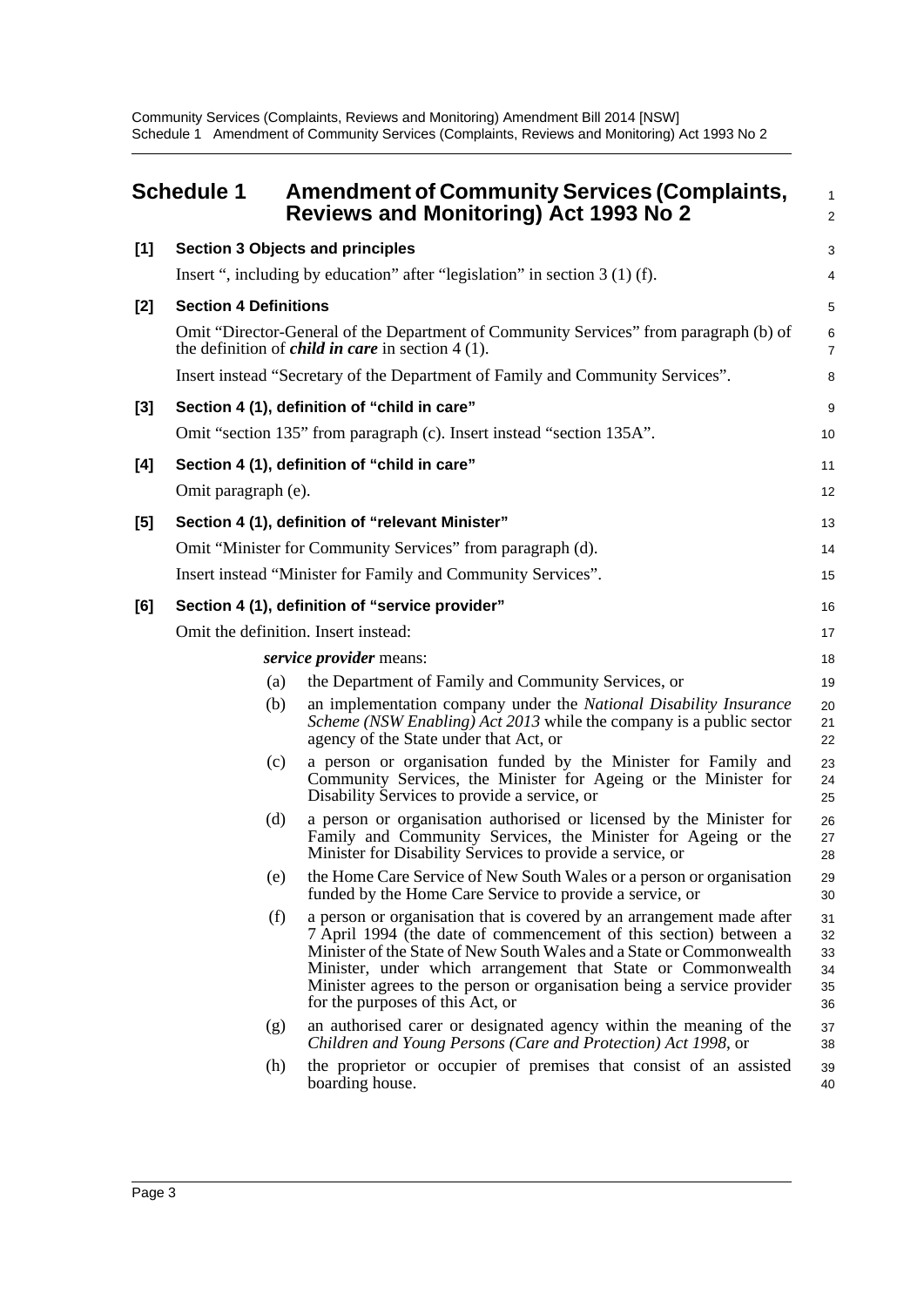| $[7]$  | Section 5 Administration of community welfare legislation |     |                                                                                                                                                                                                                                                                                                                          | 1                                                   |
|--------|-----------------------------------------------------------|-----|--------------------------------------------------------------------------------------------------------------------------------------------------------------------------------------------------------------------------------------------------------------------------------------------------------------------------|-----------------------------------------------------|
|        |                                                           |     | Omit section $5(1)(b)$ and (c). Insert instead:                                                                                                                                                                                                                                                                          | $\overline{c}$                                      |
|        |                                                           | (b) | inconsistent with the way in which those resources have been allocated<br>by the Minister for Family and Community Services, the Minister for<br>Ageing, the Minister for Disability Services or the Secretary of the<br>Department of Family and Community Services in accordance with<br>Government policy, or         | 3<br>$\overline{4}$<br>5<br>$\,6$<br>$\overline{7}$ |
|        |                                                           | (c) | inconsistent with Government policy, as certified in writing by the<br>Minister for Family and Community Services, the Minister for Ageing<br>or the Minister for Disability Services and notified to the Tribunal, the<br>Commission for Children and Young People or other person or body<br>making the determination. | 8<br>9<br>10<br>11<br>12                            |
| [8]    |                                                           |     | <b>Section 7 Appointment of Official Community Visitors</b>                                                                                                                                                                                                                                                              | 13                                                  |
|        |                                                           |     | Omit section 7 (2) (d). Insert instead:                                                                                                                                                                                                                                                                                  | 14                                                  |
|        |                                                           | (d) | is not employed in the Public Service within the Department of Family<br>and Community Services.                                                                                                                                                                                                                         | 15<br>16                                            |
| [9]    | <b>Section 14A</b>                                        |     |                                                                                                                                                                                                                                                                                                                          | 17                                                  |
|        | Insert after section 14:                                  |     |                                                                                                                                                                                                                                                                                                                          | 18                                                  |
|        | 14A                                                       |     | <b>Reports on systemic issues</b>                                                                                                                                                                                                                                                                                        | 19                                                  |
|        | (1)                                                       |     | The Ombudsman may, during or at the completion of a review or any other<br>inquiry carried out by the Ombudsman under another provision of this Act:                                                                                                                                                                     | 20<br>21                                            |
|        |                                                           | (a) | report on any systemic issues relating to the provision of community<br>services by service providers, and                                                                                                                                                                                                               | 22<br>23                                            |
|        |                                                           | (b) | make such recommendations as the Ombudsman thinks fit.                                                                                                                                                                                                                                                                   | 24                                                  |
|        | (2)                                                       |     | A copy of a report containing recommendations:                                                                                                                                                                                                                                                                           | 25                                                  |
|        |                                                           | (a) | must be given to the relevant Minister in relation to the service provider<br>concerned and to the service provider concerned, and                                                                                                                                                                                       | 26<br>27                                            |
|        |                                                           | (b) | may be given to any other person or body, as the Ombudsman thinks<br>appropriate.                                                                                                                                                                                                                                        | 28<br>29                                            |
| [10]   |                                                           |     | Section 23 Who may make a complaint?                                                                                                                                                                                                                                                                                     | 30                                                  |
|        |                                                           |     | Omit section 23 (2). Insert instead:                                                                                                                                                                                                                                                                                     | 31                                                  |
|        |                                                           |     | (2) Without limiting the generality of subsection (1), a complaint may be made:                                                                                                                                                                                                                                          | 32                                                  |
|        |                                                           | (a) | by a person advocating on behalf of the person in respect of whom the<br>relevant service was provided, withdrawn, varied or administered, or                                                                                                                                                                            | 33<br>34                                            |
|        |                                                           | (b) | by a person who is responsible for, or is a next friend of, the person in<br>respect of whom the relevant service was provided, withdrawn, varied<br>or administered.                                                                                                                                                    | 35<br>36<br>37                                      |
| $[11]$ |                                                           |     | Section 28 Applications to Tribunal for administrative reviews of decisions                                                                                                                                                                                                                                              | 38                                                  |
|        |                                                           |     | Omit section 28 (2). Insert instead:                                                                                                                                                                                                                                                                                     | 39                                                  |
|        | (2)                                                       |     | In this section:                                                                                                                                                                                                                                                                                                         | 40                                                  |
|        |                                                           |     | <i>relevant decision maker</i> means the following:                                                                                                                                                                                                                                                                      | 41                                                  |
|        |                                                           | (a) | the Minister for Family and Community Services,                                                                                                                                                                                                                                                                          | 42                                                  |
|        |                                                           | (b) | the Minister for Ageing,                                                                                                                                                                                                                                                                                                 | 43                                                  |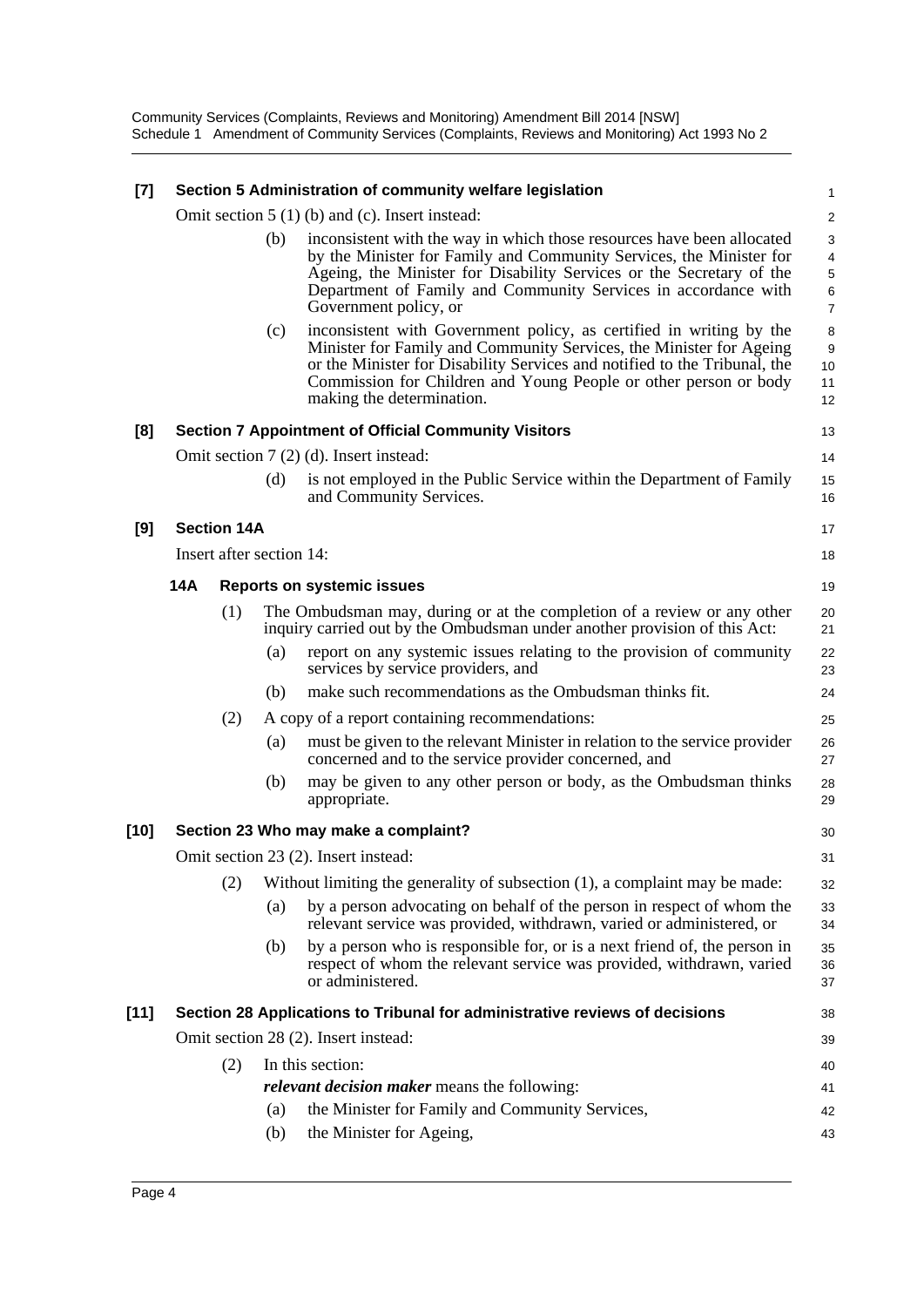Community Services (Complaints, Reviews and Monitoring) Amendment Bill 2014 [NSW] Schedule 1 Amendment of Community Services (Complaints, Reviews and Monitoring) Act 1993 No 2

|        |                              | (c)  | the Minister for Disability Services,                                                                                                                                                                                                         | 1              |
|--------|------------------------------|------|-----------------------------------------------------------------------------------------------------------------------------------------------------------------------------------------------------------------------------------------------|----------------|
|        |                              | (d)  | the Secretary of the Department of Family and Community Services,                                                                                                                                                                             | $\overline{a}$ |
|        |                              | (e)  | a service provider (other than an authorised carer within the meaning of<br>the Children and Young Persons (Care and Protection) Act 1998).                                                                                                   | 3<br>4         |
| $[12]$ |                              |      | Section 34C Establishment and composition of the Team                                                                                                                                                                                         | 5              |
|        |                              |      | Omit section 34C (4) (b). Insert instead:                                                                                                                                                                                                     | 6              |
|        |                              | (b)  | NSW Health within the meaning of the Health Administration Act 1982,                                                                                                                                                                          | 7              |
| $[13]$ |                              |      | Section 34K Duty of persons to assist the Team                                                                                                                                                                                                | 8              |
|        |                              |      | Omit "Director-General" from section 34K (1) (a). Insert instead "Secretary".                                                                                                                                                                 | 9              |
| $[14]$ | Section 34K (2)              |      |                                                                                                                                                                                                                                               | 10             |
|        |                              |      | Insert "(including any document that assists to explain that record)" after "that subsection".                                                                                                                                                | 11             |
| $[15]$ | Section 34K (3)              |      |                                                                                                                                                                                                                                               | 12             |
|        |                              |      | Insert ", or restricts or prohibits disclosure of information," after "records".                                                                                                                                                              | 13             |
| $[16]$ | Section 34K (3)              |      |                                                                                                                                                                                                                                               | 14             |
|        |                              |      | Omit "that subsection". Insert instead "this section".                                                                                                                                                                                        | 15             |
| $[17]$ |                              |      | Section 34L Confidentiality of information                                                                                                                                                                                                    | 16             |
|        |                              |      | Omit "Director-General" from section 34L (1) (c) (ii). Insert instead "Secretary".                                                                                                                                                            | 17             |
| $[18]$ | other persons in care        |      | Section 36 Systemic review of deaths of children at risk of harm, children in care or                                                                                                                                                         | 18<br>19       |
|        |                              |      | Omit "undertake research or other projects" from section 36 (1) (d).                                                                                                                                                                          | 20             |
|        |                              |      | Insert instead "undertake, alone or with others, research or other projects".                                                                                                                                                                 | 21             |
| $[19]$ |                              |      | Section 37 Notification to Ombudsman of reviewable deaths                                                                                                                                                                                     | 22             |
|        |                              |      | Omit section 37 (2). Insert instead:                                                                                                                                                                                                          | 23             |
|        | (2)                          |      | The Chief Executive of ADHC must provide the Ombudsman with copies of<br>any notification received by the Chief Executive relating to a reviewable death<br>not later than 30 days after receiving the notification.                          | 24<br>25<br>26 |
| $[20]$ | <b>Section 37 (4)</b>        |      |                                                                                                                                                                                                                                               | 27             |
|        | Insert after section 37 (3): |      |                                                                                                                                                                                                                                               | 28             |
|        | (4)                          |      | In this section:                                                                                                                                                                                                                              | 29             |
|        |                              |      | <b>Chief Executive of ADHC</b> means the person employed in the Department of<br>Family and Community Services as the Chief Executive of Ageing, Disability<br>and Home Care or, if there is no such person, the Secretary of the Department. | 30<br>31<br>32 |
| $[21]$ |                              |      | Section 38 Provision of information and assistance to Ombudsman                                                                                                                                                                               | 33             |
|        |                              |      | Insert after section 38 $(1)$ (g):                                                                                                                                                                                                            | 34             |
|        |                              | (g1) | a medical practitioner or health care professional who, or the head of a<br>body which, delivered health services to a person whose death is a<br>reviewable death,                                                                           | 35<br>36<br>37 |
|        |                              |      |                                                                                                                                                                                                                                               |                |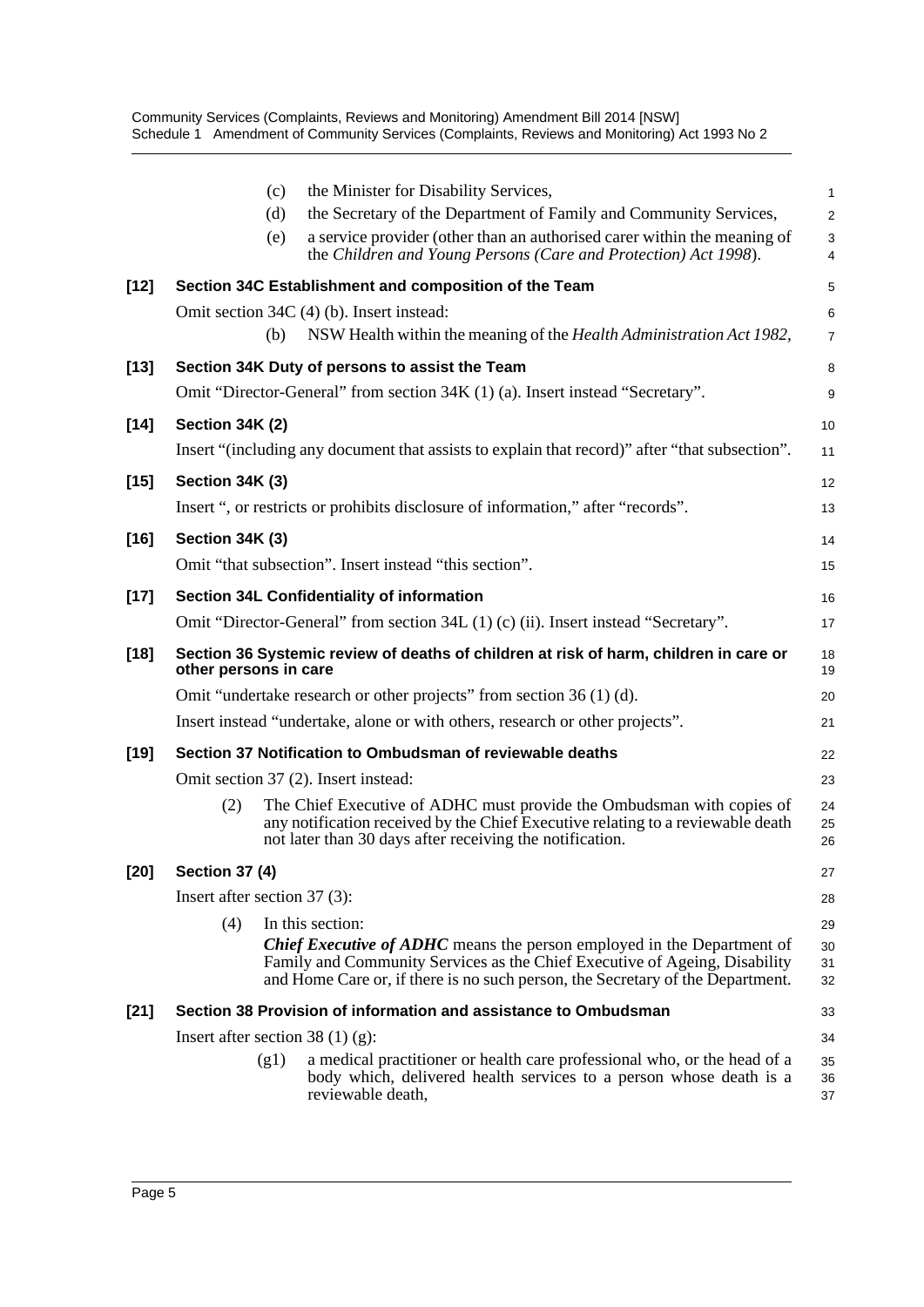#### **[22] Section 39 Information to be provided by Ombudsman**

Insert at the end of the section:

1  $\mathfrak{p}$ 3

- (2) The Ombudsman may provide to a person any information or copies of documents obtained by the Ombudsman under this Part to facilitate research that is undertaken for the purpose of helping to prevent or reduce the likelihood of reviewable deaths in New South Wales, if the Ombudsman thinks it appropriate to do so.
- (3) The Ombudsman must not provide any personal information (within the meaning of the *Privacy and Personal Information Protection Act 1998*) to a person under subsection (2) unless:
	- (a) the person is a public sector agency under that Act, or
	- (b) the person agrees to deal with the information in accordance with the information protection principles set out in sections 12, 17, 18 and 19 of the *Privacy and Personal Information Protection Act 1998* as those principles would apply if the person were a public sector agency.

**Note.** The *Privacy and Personal Information Protection Act 1998* requires public sector agencies to deal with personal information in accordance with the information protection principles set out in that Act. In addition, the *Health Records and Information Privacy Act 2002* requires any public sector agency or private sector person that collects, holds or uses health information

to comply with the health privacy principles provided for by that Act. **[23] Section 44** Omit the section. Insert instead: **44 Condition of provision of funds** (1) The recipient of any funds provided by the State for the purposes of a community welfare program must make such arrangements for their expenditure as are necessary to facilitate the resolution of complaints at a local level. (2) It is a condition of the provision of the funds that the recipient comply with this section. (3) In this section, *community welfare program* means any program provided under or regulated by community welfare legislation. **[24] Section 45 Reasons to be given for certain decisions** Omit section 45 (4). Insert instead: (4) In this section: *relevant decision maker* means the following: (a) the Minister for Family and Community Services, (b) the Minister for Ageing, (c) the Minister for Disability Services, (d) the Secretary of the Department of Family and Community Services, (e) a service provider (other than an authorised carer within the meaning of the *Children and Young Persons (Care and Protection) Act 1998*). **[25] Schedule 1 Savings and transitional provisions** Insert at the end of clause 1 (1): any Act that amends this Act 21 22 23 24 25 26 27 28 29 30 31 32 33 34 35 36 37 38 39 40 41 42 43 44 45